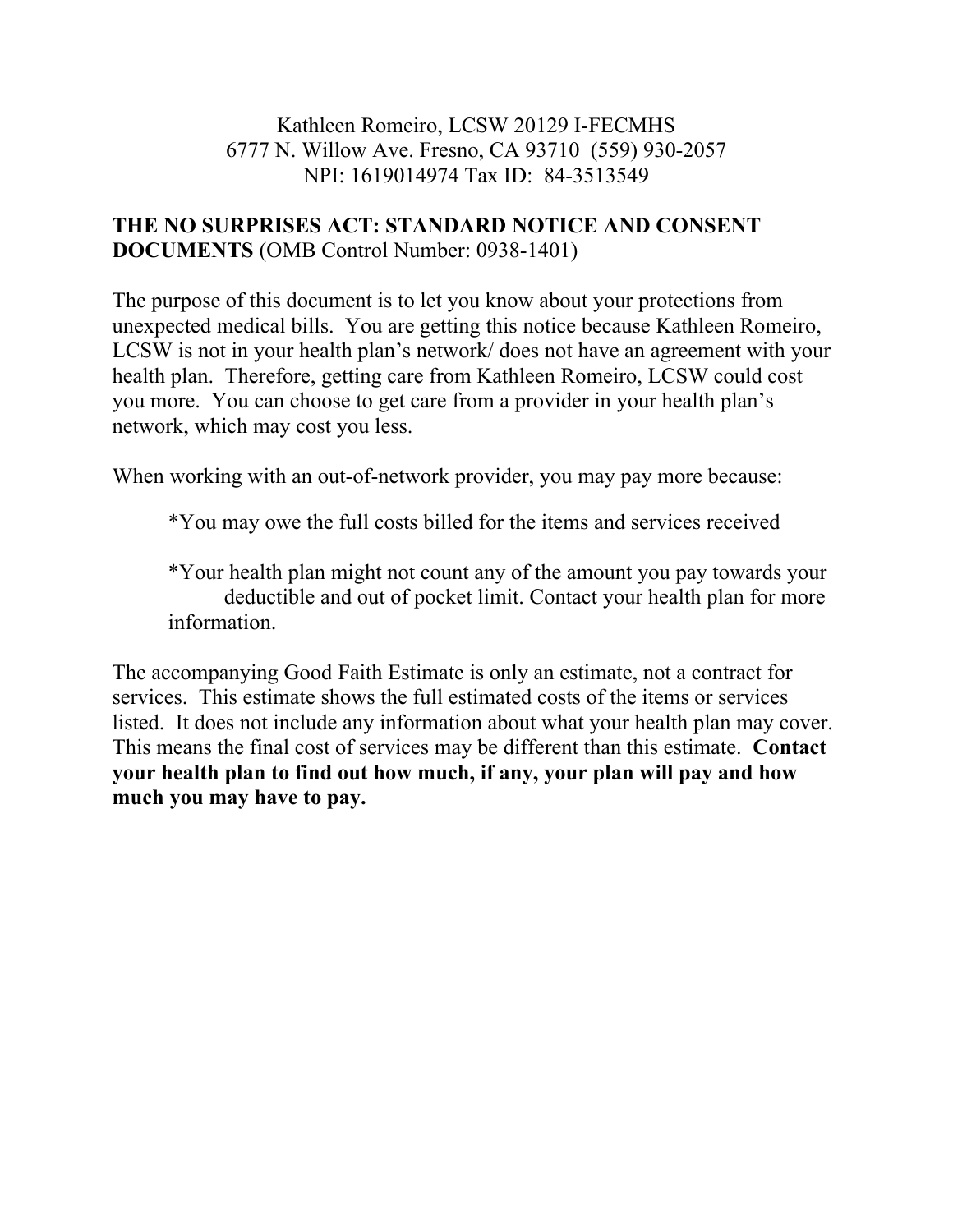### Kathleen Romeiro, LCSW 20129 I-FECMHS 6777 N. Willow Ave. Fresno, CA 93710 (559) 930-2057 NPI: 1619015974 Tax ID: 84-3513549

## GOOD FAITH ESTIMATE

Name: Phone #: Address: Primary Diagnosis:

DOB: Service: Individual therapy

You have the right to receive a "Good Faith Estimate" of what the charges could be for psychotherapy services provided to you. While it is not possible for a psychotherapist to know, in advance, how many psychotherapy sessions may be necessary or appropriate for a given client, this form provides an estimate of the cost of services provided. Your total cost of services will depend on the number of psychotherapy sessions you attend, your individual circumstances, and the type of services provided to you.

Traditional psychotherapy takes place weekly or biweekly. We will collaborate to be clear about necessary therapy frequency. Based on my full fee, here are some estimates for possible psychotherapy costs with Kathleen Romeiro, LCSW 20129.

CPT code 90791(assessment charged no more than 1x/ year) \$200

Weekly (48 weeks) \$7,920/ year Weekly (48 weeks) \$7,200/ year Biweekly (24 weeks) \$3,960/ year Biweekly (24 weeks) \$3,600/ year

CPT code 90837 (53+ mins) is \$165 CPT code 90834 (38-52 mins) is \$150

Other costs of treatment not covered by insurance/ FSA/ HSA may be:

No show or late cancel (less than 24 hours) fee: \$75 Documentation fee: \$25/15 minutes Court testimony (by subpoena only): \$2,000 for 2 days preparation and testimony, \$1,500 each additional day.

# **DISCLAIMER**

This Good Faith Estimate is not a contract for services and you are not required to obtain therapy service from Kathleen Romeiro, LCSW. The Good Faith Estimate